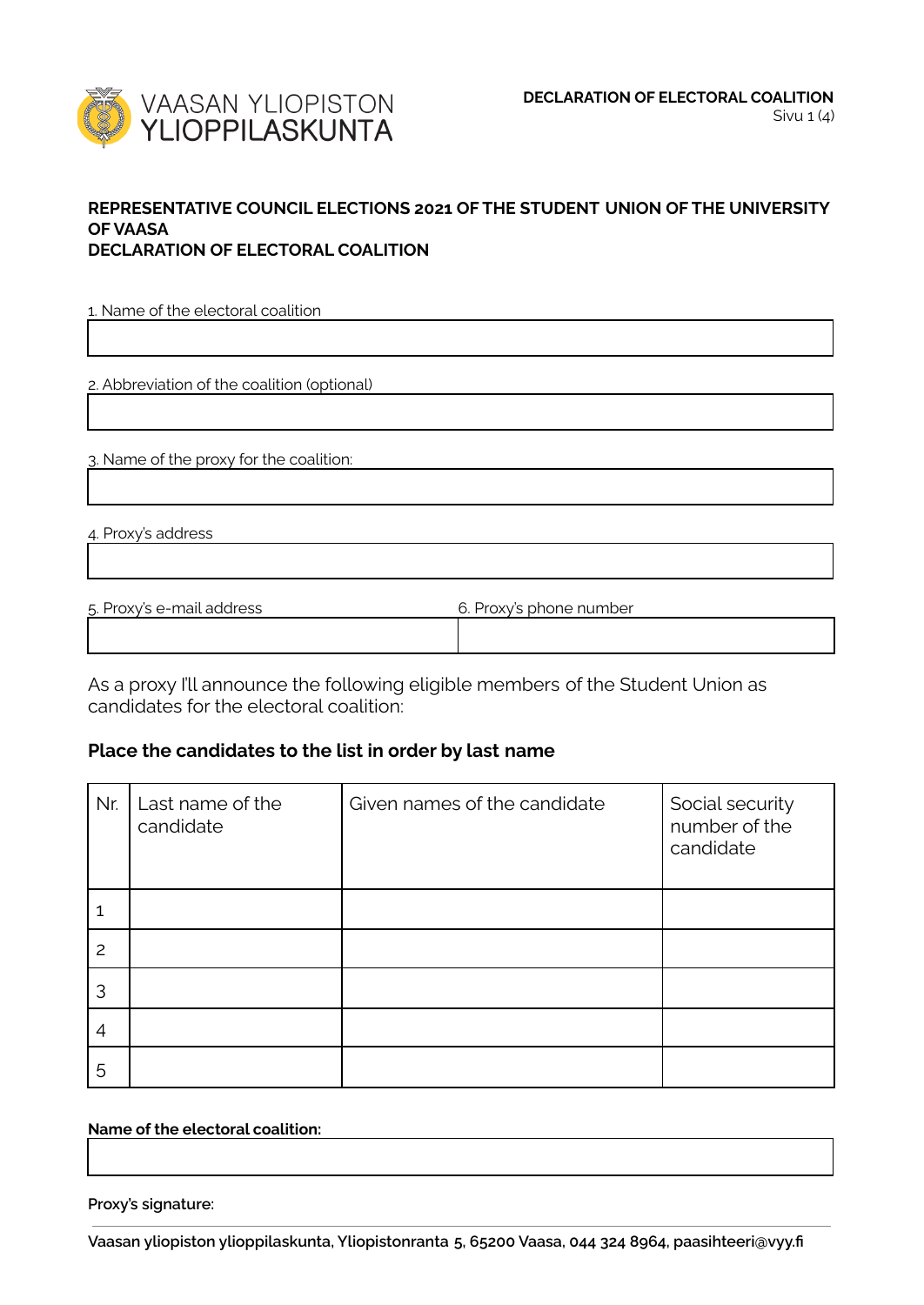

| Nr             | Last name of the<br>candidate | Given names of the candidate | Social security<br>number of the<br>candidate |
|----------------|-------------------------------|------------------------------|-----------------------------------------------|
| $\,$ 6         |                               |                              |                                               |
| $\overline{7}$ |                               |                              |                                               |
| $\,8\,$        |                               |                              |                                               |
| $\mathsf{Q}$   |                               |                              |                                               |
| $10$           |                               |                              |                                               |
| $11\,$         |                               |                              |                                               |
| 12             |                               |                              |                                               |
| 13             |                               |                              |                                               |
| 14             |                               |                              |                                               |
| 15             |                               |                              |                                               |
| 16             |                               |                              |                                               |
| $17\,$         |                               |                              |                                               |
| $18\,$         |                               |                              |                                               |
| 19             |                               |                              |                                               |
| 20             |                               |                              |                                               |
| 21             |                               |                              |                                               |
| 22             |                               |                              |                                               |
| 23             |                               |                              |                                               |
| 24             |                               |                              |                                               |
| 25             |                               |                              |                                               |
| 26             |                               |                              |                                               |

**Name of the electoral coalition:**

**Proxy's signature:**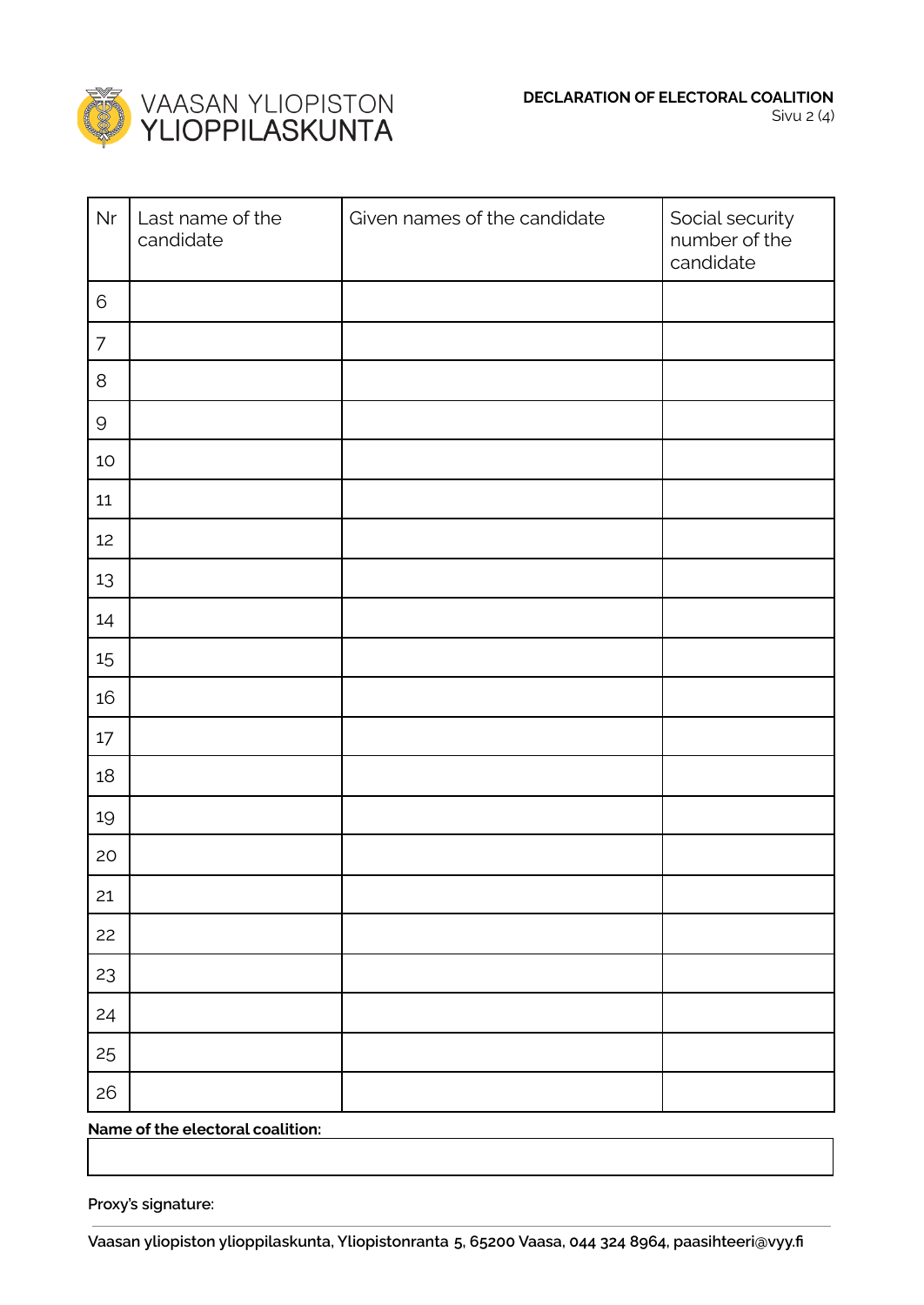

| Nr     | Last name of the<br>candidate | Given names of the candidate | Social security<br>number of the<br>candidate |
|--------|-------------------------------|------------------------------|-----------------------------------------------|
| 27     |                               |                              |                                               |
| 28     |                               |                              |                                               |
| 29     |                               |                              |                                               |
| $30\,$ |                               |                              |                                               |
| $31$   |                               |                              |                                               |
| 32     |                               |                              |                                               |
| 33     |                               |                              |                                               |
| 34     |                               |                              |                                               |
| 35     |                               |                              |                                               |
| $36\,$ |                               |                              |                                               |
| $37\,$ |                               |                              |                                               |
| $38\,$ |                               |                              |                                               |
| 39     |                               |                              |                                               |
| $40\,$ |                               |                              |                                               |
| 41     |                               |                              |                                               |
| 42     |                               |                              |                                               |
| 43     |                               |                              |                                               |
| 44     |                               |                              |                                               |
| 45     |                               |                              |                                               |
| 46     |                               |                              |                                               |
| 47     |                               |                              |                                               |

**Name of the electoral coalition:**

**Proxy's signature:**